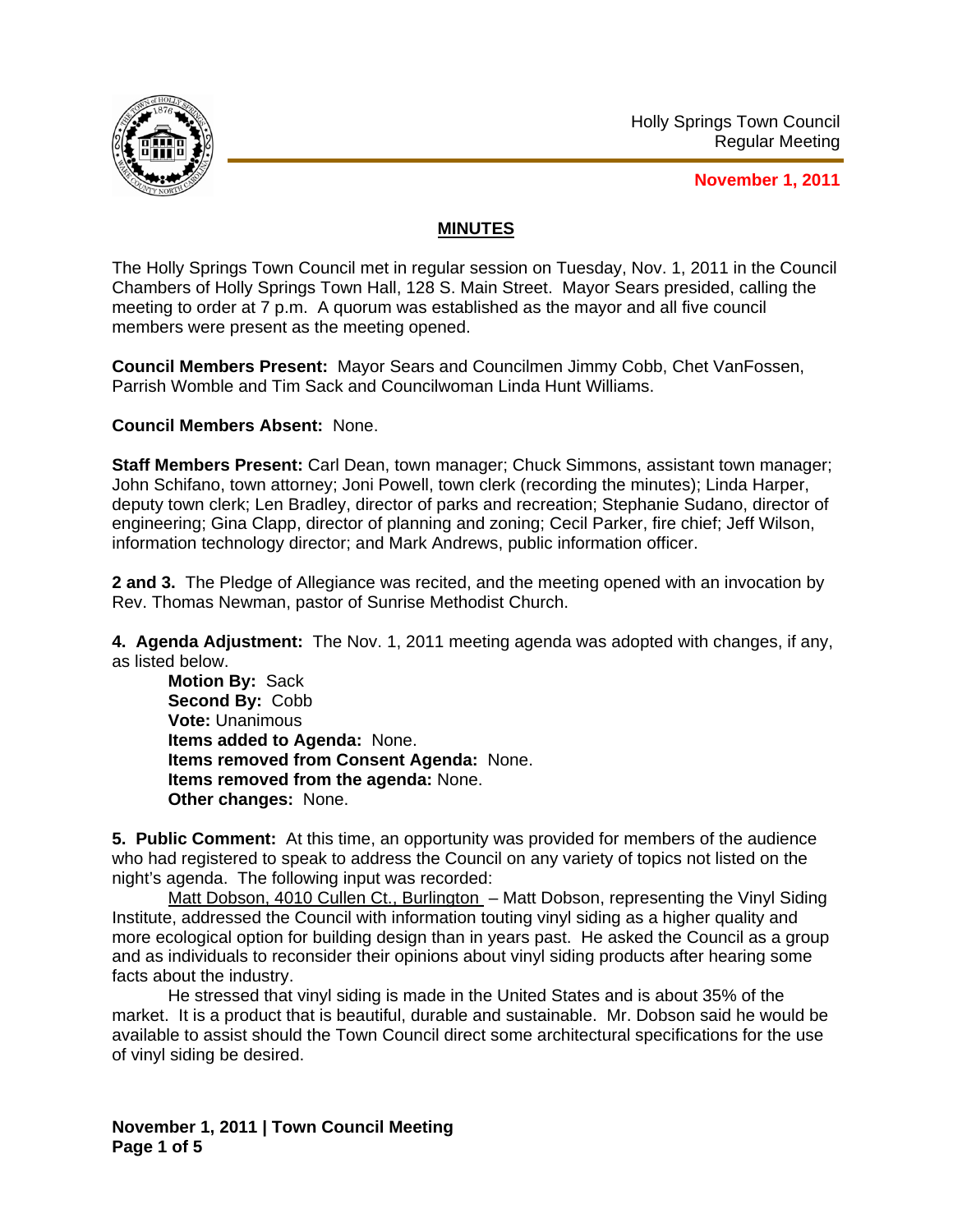**6a. Certificate of Achievement Award –** Mr. Holland said that the Certificate of Achievement for Excellence in Financial Reporting has been awarded to the Town of Holly Springs Finance Department by the Government Finance Officers Association (GFOA) of the United States and Canada for its comprehensive annual financial report (CAFR.)

 The Certificate of Achievement is the highest form of recognition in the area of governmental accounting and financial reporting, and its attainment represents a significant accomplishment by a government, its management and its financial office staff.

 He said this is the sixth year that the Town of Holly Springs has earned this prestigious award. Mr. Holland recognized members of the Town's Finance Department, who all contributed to this achievement.

 Mr. Holland reported that the Town also has received confirmation from Moody's Investor Services that the Town's rating has been reconfigured from an A1 rating to an Aa2 rating, which is equivalent to the AA S&P rating upgrade the Town received in February, 2011.

 **Action:** None.

**6b. POW /MIA Flag Presentation –** Mr. Ryan Monteleone, financial advisor with Edward Jones in Holly Springs, presented Mayor Sears for the Town of Holly Springs a POW/MIA flag to be flown at Veterans Park. The black and white flag calls to memory those who were taken in war as prisoners of war and those whose fates are unknown as they remain Missing in Action.  **Action:** None.

**7a. 11-UDO-04 Ordinance Amendment –** Ms Clapp said staff has prepared two amendments to provide clarification in the Unified Development Ordinance (UDO) regarding the appropriate location for courthouses and to clearly define Office and Professional Office uses. These proposed amendments will assist staff in the administration of the UDO regarding the appropriate location of certain office uses and provide additional clarification and differences between office and flex-space uses.

With that explanation completed, Mayor Sears opened the public hearing. The following comments were recorded:

There being no further comments, the public hearing was closed.

**Action #1:** The Council approved a motion to accept the following statement as true: *"The requested UDO Text Amendment is consistent with the Vision Holly Springs Comprehensive Plan – Executive Summary/Adopting and Implementing the Plan 'to make administrative decisions, enforce development-related codes' and Village District Area Plan Section 2.1 Land Use 'to reinforce this area [the village district] as the focal point and civic core of the town.'"* 

**Motion By:** Williams **Second By:** Cobb **Vote:** Unanimous

**Action #2:** The Council approved a motion to adopt Ordinance 11-08 approving and enacting Unified Development Ordinance amendment #11-UDO-04 to amend Section 3.03 A.,2., c. Town Village District Special Exception Uses - Governmental Use and Section 11.02 Definitions.

**Motion By:** Williams **Second By:** Cobb **Vote:** Unanimous *A* c*opy of Ordinance 11-08 is attached to these minutes.*

**November 1, 2011 | Town Council Meeting Page 2 of 5**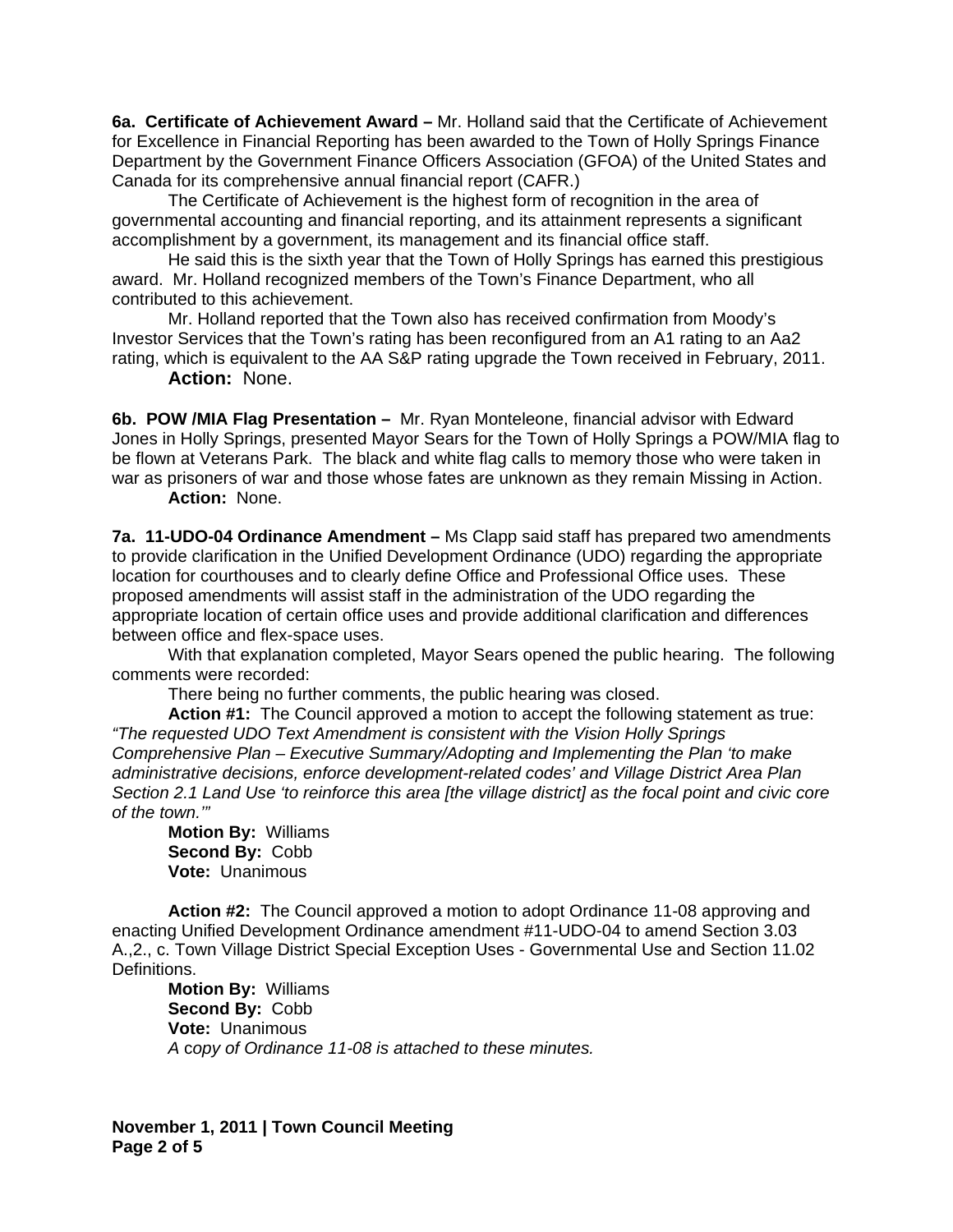**8. Consent Agenda:** The Council approved a motion to approve all items on the Consent Agenda. The motion carried following a motion by Councilman Sack, a second by Councilman Cobb and a unanimous vote. The following actions were affected:

8a. Minutes – The Council approved minutes of the Council's regular meeting held Oct. 18, 2011.

8b. Resolution 11-38 – The Council adopted Resolution 11-38 declaring certain personal property to be surplus to the needs of the Town and authorizing the disposal of said property. *A copy of Resolution 11-38 is attached to these minutes.*

8c. Resolution 11-39 - The Council adopted Resolution 11-39 certifying an updated zoning map. *A copy of Resolution 11-39 is attached to these minutes.*

8d. Budget Amendment, \$111,000 - The Council adopted amendments to the FY 2011-12 budget in the amount of \$111,000 for Bridgewater asphalt repair.*Copies of the budget amendment are attached to these minutes.*

8e. Parks and Recreation Policy Amendments - The Council approved to amend the Parks and Recreation Department policy manual to enact new fitness room fees for seniors, families and daily guests and to establish a policy for fitness room membership fee refunds.

**9a. Avent Ferry Road Fire Station Project –** Mr. Schifano said the Town received construction bids for the replacement of the fire station on Avent Ferry Road, and they were opened last week.

He said there were 16 bids received, and they appeared to range from \$1.06 million to \$1.26 million. Much of the cost of construction would be covered by insurance proceeds received following damage to the original building in the April 16 tornado.

Mr. Schifano said that staff has reviewed the bids and recommends that the Council authorize staff to negotiate with the apparent low bidder, Modern South Construction.

**Action:** The Council approved a motion to authorize contract negotiations with the apparent low bidder, Modern South Construction, for the replacement of the fire station on Avent Ferry Road.

**Motion By:** VanFossen  **Second By:** Williams  **Vote:** Unanimous

**9b. Linksland Drive Traffic Signal Project –** Ms. Parrish said the Town contracted with the North Carolina Department of Transportation to prepare design plans for the Holly Springs Road / Linksland Drive traffic signal. In addition to the signal installation plans, NCDOT also provided a signal timing plan for all three signals along this vicinity of Holly Springs Road at Linksland Drive, Bass Lake Road and Main Street.

 She said by timing these three signals together, NCDOT ensured that traffic will be able to progress efficiently. In addition, a protected green arrow will be installed for traffic on Holly Springs Road to turn left onto Main Street.

 She said staff completed the contract documents and solicited for informal bids which were received on Oct. 18. The low bidder was Watson Electric.

**Action:** The Council approved a motion to award a contract to Watson Electric in the amount of \$180,778 for installation of the Linksland Drive traffic signal and to establish a project budget in the contract amount plus 10% contingency of \$17,222 for a total of \$198,000.

**Motion By:** Sack  **Second By:** Womble  **Vote:** Unanimous

*Copies of the budget amendments are attached to these minutes. There was some clarification of the contract and contingency amounts, and the motion is correctly stated above.*

**November 1, 2011 | Town Council Meeting Page 3 of 5**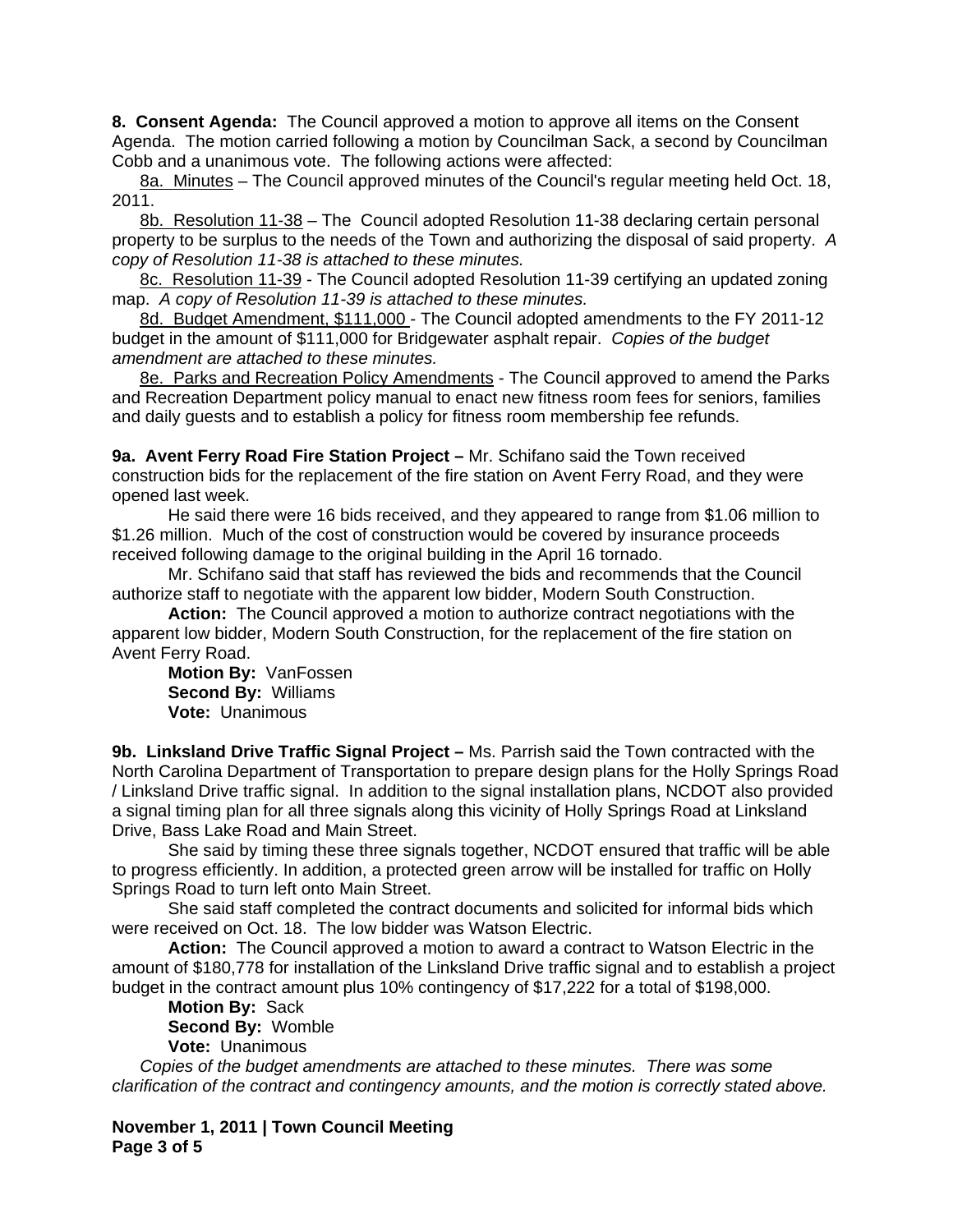**10. Other Business:** Councilwoman Williams asked if Mr. Dobson could speak with staff relative to vinyl siding standards.

Councilman Womble said the Town of Holly Springs has one of the best police departments in the state, but he asked that officers properly wear their headgear.

Councilman Sack complimented Parks and Recreation staff for HollyFest, even under terrible weather conditions. Other Council members agreed.

Mayor Sears reminded the public of election day on Nov. 8.

 Councilman Sack said he was also glad to see the announcement of Tony Purna as Citizen of the Year.

## **11. Manager's Report:** None.

**12. Closed Session:** The Council approved a motion to enter into Closed Session, pursuant to N.C.G.S. 143-318.11(a)(3,) to discuss under the attorney-client privilege matters relating to property condemnation matters in the Grigsby Avenue sidewalk project.

**Motion By:** Sack **Second By:** Womble **Vote:** Unanimous

## **General Account of Closed Session, Nov. 1, 2011**

 In Closed Session, the Council discussed the property value appraisals provided for the sidewalk easement in front of the home at the corner of Grigsby Avenue and Raleigh Street. The Town Attorney gave the Council his opinion of how much would be an appropriate amount to offer in compensation.

**Action:** The Council approved a motion to offer Mr. and Mrs. Kelly \$7,000 for their land that would be acquired for a sidewalk easement in the Grigsby Avenue sidewalk project.

**Motion By:** Sack **Second By:** Cobb **Vote:** Unanimous

 The Town Attorney explained that another property owner in the project is Councilman Womble, and he suggested that Councilman Womble be excused.

 **Action:** The Council approved a motion to excuse Councilman Womble from the meeting since he has a direct financial interest in the item of business before the Council.

**Motion By:** Cobb **Second By:** Sack **Vote:** Unanimous

A quorum of the Council remained and was established.

 In discussion, the Town Attorney explained that Councilman Womble owns a small vacant lot on Grigsby Avenue. He asked the Council for authorization to acquire the sidewalk easement in front of Womble's property.

 **Action:** The Council approved a motion to offer Councilman Womble \$500 for his land that would be acquired for a sidewalk easement in the Grigsby Avenue sidewalk project.

**Motion By:** VanFossen **Second By:** Sack **Vote:** Unanimous

 No further action was taken in Closed Session, other than a motion to return to Open Session.

**November 1, 2011 | Town Council Meeting Page 4 of 5 Motion By:** Sack